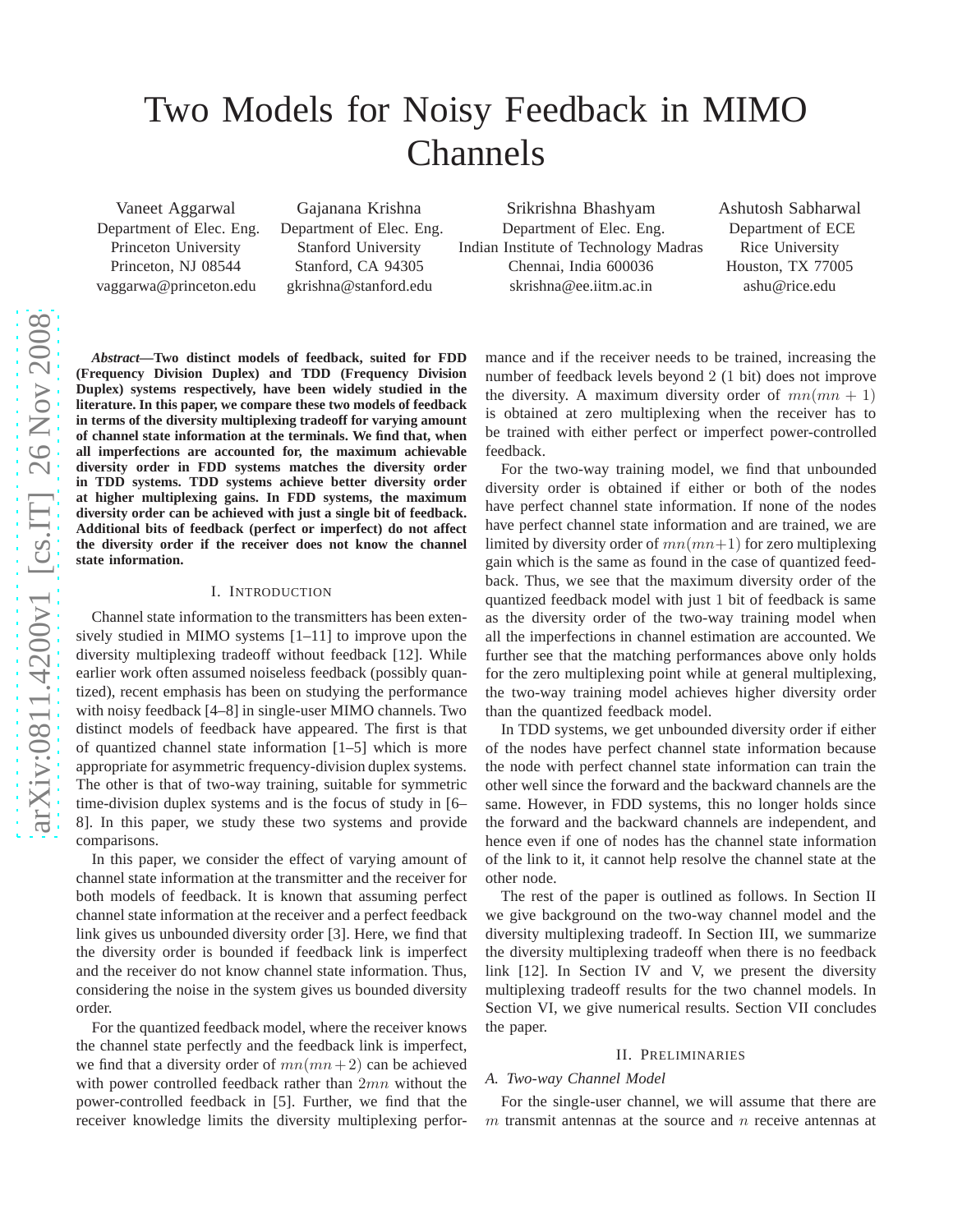the destination. The channel input output relation is given by

$$
Y = HX + W \tag{1}
$$

where the elements of  $H$  and  $W$  are assumed to be i.i.d.  $CN(0, 1)$ . The transmitter is assumed to be power-limited, such that the long-term power is upper bounded, i.e,  $\mathbb{E}[X^2] \leq$ SNR. Furthermore, the channel  $H$  is assumed to be fixed during a fading block of  $L$  consecutive channel uses, and changes from one block to another.

Since our focus will be studying feedback over noisy channels, we assume that the same multiple antennas at the transmitter and receiver are available to send feedback on an orthogonal channel. For the feedback path, the receiver will act as a transmitter and the transmitter as a receiver. As a result, the feedback source (which is the data destination) will have n transmit antennas and the feedback destination (which is the data source) will be assumed to have  $m$  receive antennas. Furthermore, a block fading channel model is assumed

$$
Y_f = H_f X_f + W_f \tag{2}
$$

where  $H_f$  is the MIMO fading channel for the feedback link, normalized much like the forward link. The feedback transmissions are also assumed to be power-limited, that is the reverse link has a power budget of  $\mathbb{E}\left[X_i^2\right]$  $\leq$  SNR.

In this paper, we consider two types of systems: TDD and FDD. In TDD systems, the channels in the forward and the backward directions are symmetric and hence  $H = H_f^{\dagger}$  and training can take place from the receiver to the transmitter. On the other hand, in FDD systems, the forward and the feedback path are asymmetric and hence  $H$  and  $H_f$  are considered independent of each other. Also, the feedback path is used to send a quantized feedback power level.

#### *B. Diversity Multiplexing Tradeoff*

In this paper, we will only consider single rate transmission where the rate of the codebooks does not depend on the feedback index and is known to the receiver. Therefore, regardless of the feedback at the transmitter, the receiver attempts to decode the received codeword from the same codebook. Outage occurs when the transmission power is less than the power needed for successful (outage-free) transmission [12].

Note that all the index mappings, codebooks, rates, powers are dependent on SNR. The dependence of rate on SNR is explicitly given by  $R = r \log SNR$ .<sup>1</sup>

The outage probability is the probability of outage and is formally defined in [6, 12, 13]. The system has diversity order d(r) if the outage probability is  $\dot{=}$  SNR<sup>-d(r)</sup> for a given multiplexing gain r. The diversity order  $d(r)$  describes the achievable diversity multiplexing tradeoff.

We will now define a function  $G(r, p)$  which will be used later throughout the text. This function signifies the diversity multiplexing tradeoff for a coherent system where there is no feedback and the power constraint is  $SNR<sup>p</sup>$  and the rate is  $\dot{=} r \log(SNR)$ .

**Definition 1.** Let  $0 < r < p \min(m, n)$  and  $p > 0$ . Then, we *define*  $G(r, p) \triangleq$ 

$$
\inf_{(\alpha_1,\dots,\alpha_{\min(m,n)})\in A} \sum_{i=1}^{\min(m,n)} (2i-1+\max(m,n)-\min(m,n))\alpha_i
$$

*where*  $A \triangleq$ 

$$
\{(\alpha_1^{\min(m,n)})|\alpha_1 \geq \dots \alpha_{\min(m,n)} \geq 0, \sum_{i=0}^{\min(m,n)} (p-\alpha_i)^+ < r\}.
$$

Note that  $G(r, p)$  is a piecewise linear curve connecting the points  $(r, G(r, p)) = (kp, p(m - k)(n - k))$ ,  $k =$  $0, 1, \ldots, \min(m, n)$  for fixed m, n and  $p > 0$ . This follows directly from Lemma 2 of [3]. Further,  $G(r, p) = pG(\frac{r}{p}, 1)$ .

# *C. Summary of results*

In this paper, we will describe the diversity multiplexing tradeoff for the following cases: (1) only one-way links, (2) two-way channel with FDD-based quantized feedback reverse link, and (3) two-way channel with TDD-based reverse link. In all the three cases, we describe the effect of knowledge of channel state information at the transmitter and the receiver including imperfect knowledge due to the effect of noise in the channel while communicating the training or feedback symbols. Note that, in this paper, we ignore the time spent in training although it can be easily incorporated by seeing that  $\min(m, n)$  timeslots are spent in training the receiver and the transmitter along the lines of  $[12]$ , and replacing r with  $\frac{L}{L-\tau}r$  where  $\tau$  is the time slots used for the training. Moreover, as pointed out in [12], all the antennas at the transmitter and receiver may not be needed for general multiplexing when L is comparable to the number of antennas. The assumption of  $L - \tau \geq m + n$  is taken in this paper so that the outage probability is of the same order as the error probability as in [12]. Further,  $r < \min(m, n)$  will be assumed throughout the paper. All the results in the paper are summarized in Table I where the FDD results are parameterized by multiplexing  $(r)$ and levels of feedback  $(K)$ . For notation, R represents models with perfect knowledge of channel at the receiver while R represents those on which the receiver is trained on a noisy channel. Further,  $T_q$  represents perfect quantized feedback while  $T_c$  represents channel knowledge using a training signal from the receiver on a perfect feedback channel.  $T_q$  and  $T_c$ represents that there is an error in the feedback signal due to noise.

#### III. NO FEEDBACK CHANNEL

In this section, we will consider that there is no feedback link from the receiver to the transmitter and all the transmissions are one-way from the transmitter to the receiver. We consider the cases of perfect channel state information and no channel state information at the receiver.

<sup>&</sup>lt;sup>1</sup>We adopt the notation of [12] to denote  $\dot{=}$  to represent exponential equality. We similarly use  $\langle , \rangle, \leq \rangle$  to denote exponential inequalities.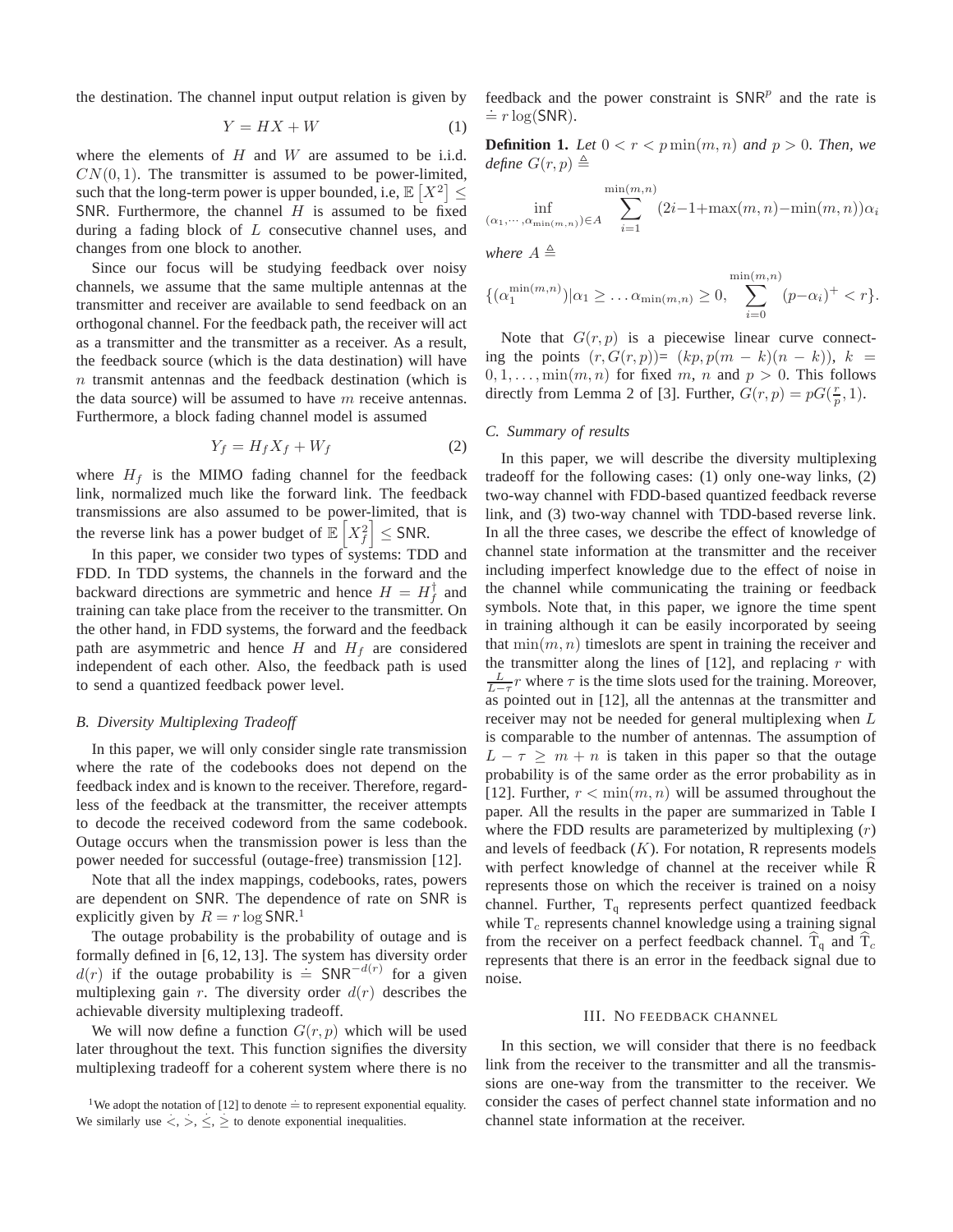| Case                        | Main Characteristic                                | D-M Tradeoff                                                                                                                                                                            |
|-----------------------------|----------------------------------------------------|-----------------------------------------------------------------------------------------------------------------------------------------------------------------------------------------|
| <b>CSIR</b>                 | Perfect Information at R                           | $d_{\text{CSIR}} = G(r, 1)$                                                                                                                                                             |
| CSIR                        | No information at transmitter or receiver          | $d_{\text{CSI}\widehat{\mathbf{R}}} = G(r,1)$                                                                                                                                           |
| $CSIRT_q$                   | Perfect quantized CSI at transmitter               | $d_{\text{CSIRT}_{q}}(r, K) = G(r, 1 + d_{\text{CSIRT}_{q}}(r, K - 1)),$                                                                                                                |
|                             | Perfect CSI at receiver                            | $d_{\text{CSIRT}_a}(r,0)=0$                                                                                                                                                             |
| CSIRT <sub>a</sub>          | Perfect quantized CSI at transmitter               | $d_{CSI\widehat{R}T_a}(r,K) = G(r, 1 + G(r, 1))$                                                                                                                                        |
| $CSIR\hat{T}_{q}$           | Noisy quantized CSI at transmitter                 | $d_{\textrm{CSIR}\widehat{\mathsf{T}}_{\mathsf{q}}}(r,K)=\min\left(d_{\textrm{CSIR}\mathsf{T}_{\mathsf{q}}}(r,K),\max_{q_j\leq 1+d_{\textrm{CSIR}\mathsf{T}_{\mathsf{q}}}(r,j)}\right.$ |
|                             | Perfect CSI at receiver                            | $\min_{i=1}^{K-1} (mn((q_i)^+ - (q_{i-1})^+) + d_{\text{CSIRT}_q}(r, i)))$                                                                                                              |
| $CSI\widehat{RT}_q$         | No Genie-aided information with quantized feedback | $d_{\text{CSIRT}_a}(r, K) = G(r, 1 + G(r, 1))$                                                                                                                                          |
| $\overline{\text{CSIRT}}_c$ | Noise-free training channel to transmitter         | $d_{\text{CSIRT}_c} = \infty$                                                                                                                                                           |
|                             | Perfect CSI at receiver                            |                                                                                                                                                                                         |
| $CSIRT_c$                   | Noiseless channel to transmitter                   | $d_{\text{CSI\^R_{\text{T}_c}}} = \infty$                                                                                                                                               |
| $CSIRT_c$                   | Noisy channel to transmitter                       | $d_{\text{CSIRT}_c} = \infty$                                                                                                                                                           |
|                             | Perfect CSI at receiver                            |                                                                                                                                                                                         |
| $CSIRT_c$                   | No Genie-aided information with                    | $d_{\text{CSI\!R}\widehat{\text{T}}_c} = mn + G(r, mn)$                                                                                                                                 |
|                             | symmetric two-way channel                          |                                                                                                                                                                                         |

TABLE I SUMMARY OF DIVERSITY MULTIPLEXING TRADEOFFS (IGNORING TRAINING AND FEEDBACK OVERHEADS).

## *A. CSIR: Perfect Channel State Information at the receiver*

Suppose that the receiver has a perfect channel estimate  $H$  while the transmitter does not know  $H$ . The transmitter sends signal at rate  $R$  assuming that it will be possible for the decoder to decode. The fading blocks in which the receiver is not able to decode results in outage. The diversity multiplexing tradeoff in this case is given as follows.

**Theorem 1** ([12])**.** *The diversity multiplexing tradeoff curve for the case of perfect CSIR is given by*  $d_{CSIR} = G(r, 1)$  *for*  $r < \min(m, n)$ .

# *B. CSIR: Estimated CSIR* b

Suppose that both the receiver and the transmitter have no channel state information. In this case, the transmitter first trains the receiver at a power level of SNR and then sends data at rate  $R$ . Using this training based scheme, the diversity multiplexing tradeoff is given as follows.

**Theorem 2** ([12])**.** *The diversity multiplexing tradeoff curve for the case of estimated CSIR is given by*  $d_{CS}(\widehat{R}) = G(r, 1)$  *for*  $r < \min(m, n)$ .

We note in this section that the channel state information at the receiver does not affect the diversity order calculations, i.e., the receiver with no knowledge of the channel state information can be trained to give the same diversity multiplexing tradeoff as the receiver with perfect knowledge of channel state information at the receiver.

# IV. FDD SYSTEMS: QUANTIZED FEEDBACK CHANNEL

In this section, we will consider that there is a feedback channel on which quantized feedback coded as power levels can be sent. There are  $K$  power levels on the feedback link.  $K = 1$  represents no feedback, and hence we will consider

 $K > 1$  in this section. We will consider two cases: (1) when the receiver has perfect channel state information and (2) when it has no channel state information and is trained by the transmitter. For both of these cases, we also consider two cases representing whether the feedback signal transmitted from the receiver is received perfectly or is corrupted by feedback channel noise. A non-power controlled feedback scheme was used in [5] to get an increase in diversity order with imperfect feedback while, in this paper, we extend the results to a power controlled feedback scheme.

# *A. CSIRT*q*: Perfect CSIR with quantized CSIT*

Suppose that the receiver has perfect channel state information, and the feedback link to the transmitter is also perfect and thus the feedback signal transmitted from the receiver is received perfectly at the transmitter. In this case, the receiver first decides a feedback index based on the channel and hence decides the power level. The receiver then sends this power level to the transmitter which is received perfectly and hence the transmitter decides on a power level based on what it decoded. Using this scheme, the following diversity multiplexing tradeoff can be obtained.

**Theorem 3** ([3]). *Suppose that*  $K \geq 1$  *and*  $r < \min(m, n)$ *. Then, the diversity multiplexing tradeoff for the case of perfect CSIR with noiseless quantized feedback is given as*  $d_{CSIRT_q} = B^*_{m,n,K}(r)$ , where  $B^*_{m,n,K}(r)$  *is defined recursively as*  $B_{m,n,K}^*(r) = G(r, 1 + B_{m,n,K-1}^*(r))$ ,  $B_{m,n,0}^*(r) = 0$ .

# *B.* CSIRT<sub>q</sub>: Estimated CSIR with perfect CSIT<sub>q</sub>

In this subsection, we consider that the receiver does not know channel state information while the feedback link from the receiver to the transmitter is perfect. The transmission scheme in this scenario follows three rounds. In the first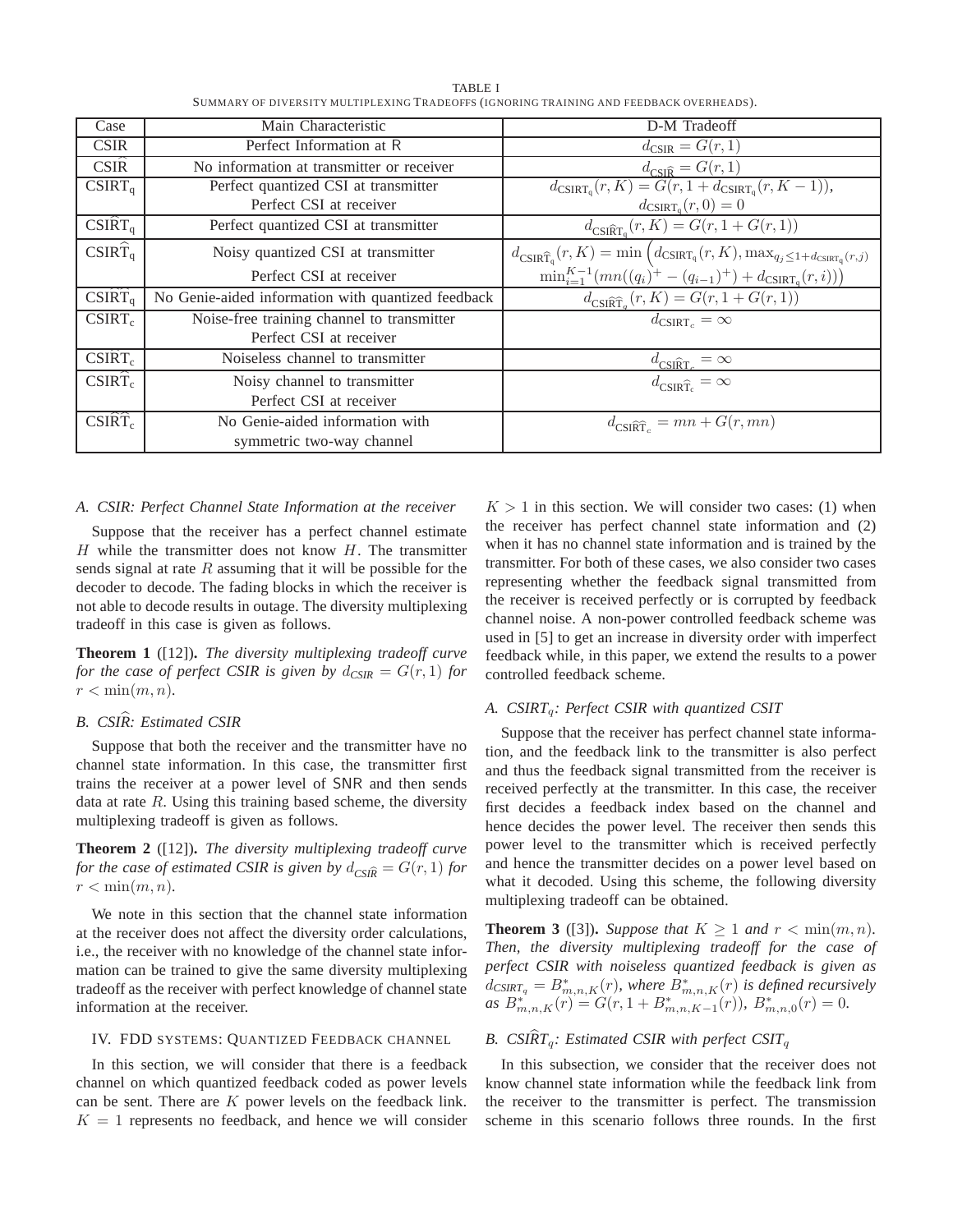round, the transmitter sends a training signal to the receiver at power level of SNR. In the second round, the receiver uses the estimated channel state information to choose a feedback index for the transmitter which is received perfectly at the transmitter. In the third round, the transmitter chooses a power level based on what it decoded to first train the receiver and then transmits data at the same power level. Using this mechanism, the following diversity multiplexing tradeoff can be obtained.

**Theorem 4** ([13]). *Suppose that*  $K > 1$  *and*  $r < \min(m, n)$ *. Then, the diversity multiplexing tradeoff is given by*  $d_{CSIRT_q}$  =  $G(r, 1 + G(r, 1)).$ 

**Corollary 1.** *The maximum diversity order that can be achieved in this case for*  $r \rightarrow 0$  *is*  $mn(1 + mn)$  *which is* (mn) <sup>2</sup> *greater than the diversity order without feedback.*

# *C. CSIR* $\hat{T}_q$ : Perfect CSIR with noisy CSIT<sub>q</sub>

In this subsection, the receiver has perfect channel state information while the feedback link is not perfect. The signal transmitted from the receiver is not received perfectly at the transmitter. We consider that the feedback is also power controlled and MAP estimation is done to decode the power levels. In this scenario, the receiver calculates and transmits the power level to the transmitter which then sends data at a power level based on what it decoded. Using this mechanism, the following diversity multiplexing tradeoff can be obtained.

**Theorem 5** ([13]). *Suppose that*  $K > 1$  *and*  $r < \min(m, n)$ *. Then, the diversity multiplexing tradeoff is given by*  $d_{CSIR\hat{T}_q}$   $\stackrel{\text{def}}{=}$  $\min(B_{m,n,K}(r), \max_{q_j \leq 1+B_{m,n,j}(r)} \min_{i=1}^{K-1} (mn((q_i)^+$  $(q_{i-1})^{+}) + B_{m,n,i}(r)$ 

**Corollary 2.** *The diversity multiplexing tradeoff with one bit of imperfect feedback is same as the diversity multiplexing tradeoff with one bit of perfect feedback. In other words, for*  $K = 2$ ,  $d_{CSIR\hat{T}_q} = G(r, 1 + G(r, 1)).$ 

**Corollary 3.** *For*  $K \to \infty$  *and*  $r \to 0$ *, the maximum diversity order that can be obtained in this case is*  $mn(mn+2)$  *which is* (mn) <sup>2</sup> *more as compared to feedback scheme in [5].*

# *D. CSIR* $\hat{T}_q$ : *Estimated CSIR with noisy CSIT*<sub>q</sub>

In this subsection, the receiver does not know the channel state information. Moreover, the feedback link from the receiver to the transmitter is imperfect. The transmission scheme in this scenario follows three rounds. In the first round, the transmitter sends a training signal to the receiver at power level of SNR. In the second round, the receiver uses the estimated channel state information to obtain a feedback index for the transmitter which is received imperfectly at the transmitter. In the third round, the transmitter uses the power level based on what it decoded to first train the receiver and then transmits data at the same power level. Using this mechanism, the following diversity multiplexing tradeoff can be obtained.

**Theorem 6** ([13]). *Suppose that*  $K > 1$  *and*  $r < \min(m, n)$ *. Then, the diversity multiplexing tradeoff is given by*  $d_{CSI\widehat{RT}_q} =$   $G(r, 1 + G(r, 1)).$ 

**Corollary 4.** *The diversity multiplexing tradeoff with imperfect feedback and receiver training is same as the diversity multiplexing tradeoff with one bit of perfect feedback with perfect knowledge of channel state information at the receiver.*

In this section, we note that the knowledge of channel state information at the receiver also matters for diversity order. The diversity order obtained after training the receiver is less than that when the channel state information is perfectly known to the receiver. We further note that if the receiver does not know the channel state information, the diversity order is the same, irrespective of the feedback link being perfect or noisy. Since the forward and the backward channels were independent, if one of the nodes know the channel of the link to it, it cannot train the other node to its corresponding channel well (since it does not know of the channel to the other node) thus resulting in bounded gains.

# V. TDD SYSTEMS: SYMMETRIC CHANNEL

In this section, we will consider that there is a symmetric feedback channel on which training signals can be sent. We will consider two cases: (1) when the receiver has perfect channel state information and (2) when it has no channel state information and is trained by the transmitter. For both of these cases, we also consider two cases representing whether the training signal transmitted from the receiver is received perfectly or is corrupted by additive white noise in the feedback channel.

# A. CSIRT<sub>c</sub>: Perfect CSIR with CSIT obtained by perfect train*ing*

Suppose that the receiver knows the channel state information perfectly and the transmitter can receive training symbols perfectly. The receiver can train the transmitter perfectly and thus, we get infinite diversity order.

**Theorem 7.** Suppose that  $r < \min(m, n)$ . Then, the diversity *order for the case of perfect CSIR with noiseless continuous feedback signal is*  $d_{CSIRTc} = \infty$ *.* 

# *B.* CSIRT<sub>c</sub>: Estimated CSIR with perfect CSIT<sub>c</sub>

Suppose that the feedback channel is perfect and neither the transmitter nor the receiver know any channel state information. In this scenario, a training symbol is sent from the receiver letting the transmitter know the exact channel. Let the channel realization be  $H$ , and the non-zero eigenvalues of  $HH^{\dagger}$  be  $\lambda_1, \dots, \lambda_{\min(m,n)}$ . Let  $\lambda_i \doteq \text{SNR}^{-\alpha_i}$ . Then, the transmitter trains the receiver using power level SNR divided by the probability of  $\alpha = (\alpha_1, \dots, \alpha_{\min(m,n)})$  as in [8]. This is followed by sending the data at the same power level. This scheme achieves infinite diversity order in this case. Hence,

**Theorem 8.** Suppose that  $r < \min(m, n)$ . Then, the diver*sity multiplexing tradeoff for the case of perfect CSIT*<sup>c</sup> *with receiver training is*  $d_{CSIRT_c} = \infty$ *.*